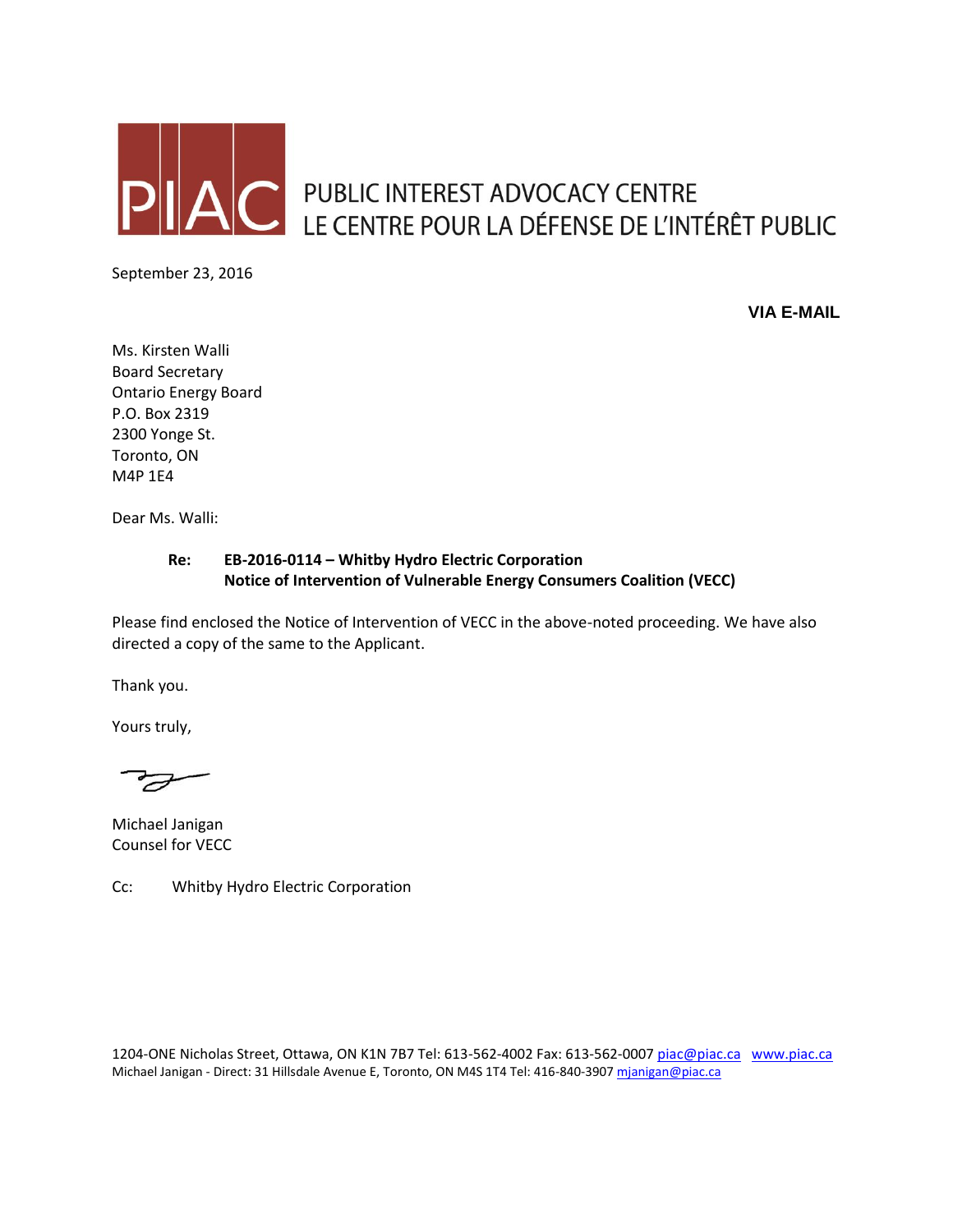# **ONTARIO ENERGY BOARD**

# **IN THE MATTER OF AN APPLICATION BY**

## **WHITBY HYDRO ELECTRIC CORPORATION**

## **2017 ELECTRICITY DISTRIBUTION RATES**

#### **NOTICE OF INTERVENTION**

## **OF THE**

## **VULNERABLE ENERGY CONSUMERS COALITION**

To: Ms. Kirsten Walli

Board Secretary

And to: Whitby Hydro Electric Corporation

## **IDENTITY OF THE INTERVENOR AND ITS MEMBERSHIP**

- 1. The Vulnerable Energy Consumers Coalition (VECC) hereby expresses its intention to intervene and participate in the above-mentioned proceeding. VECC consists of the following organizations:
	- (a) The Federation of Metro Tenants Association (FTMA)
	- (b) The Ontario Coalition of Senior Citizens' Organizations (OCSCO)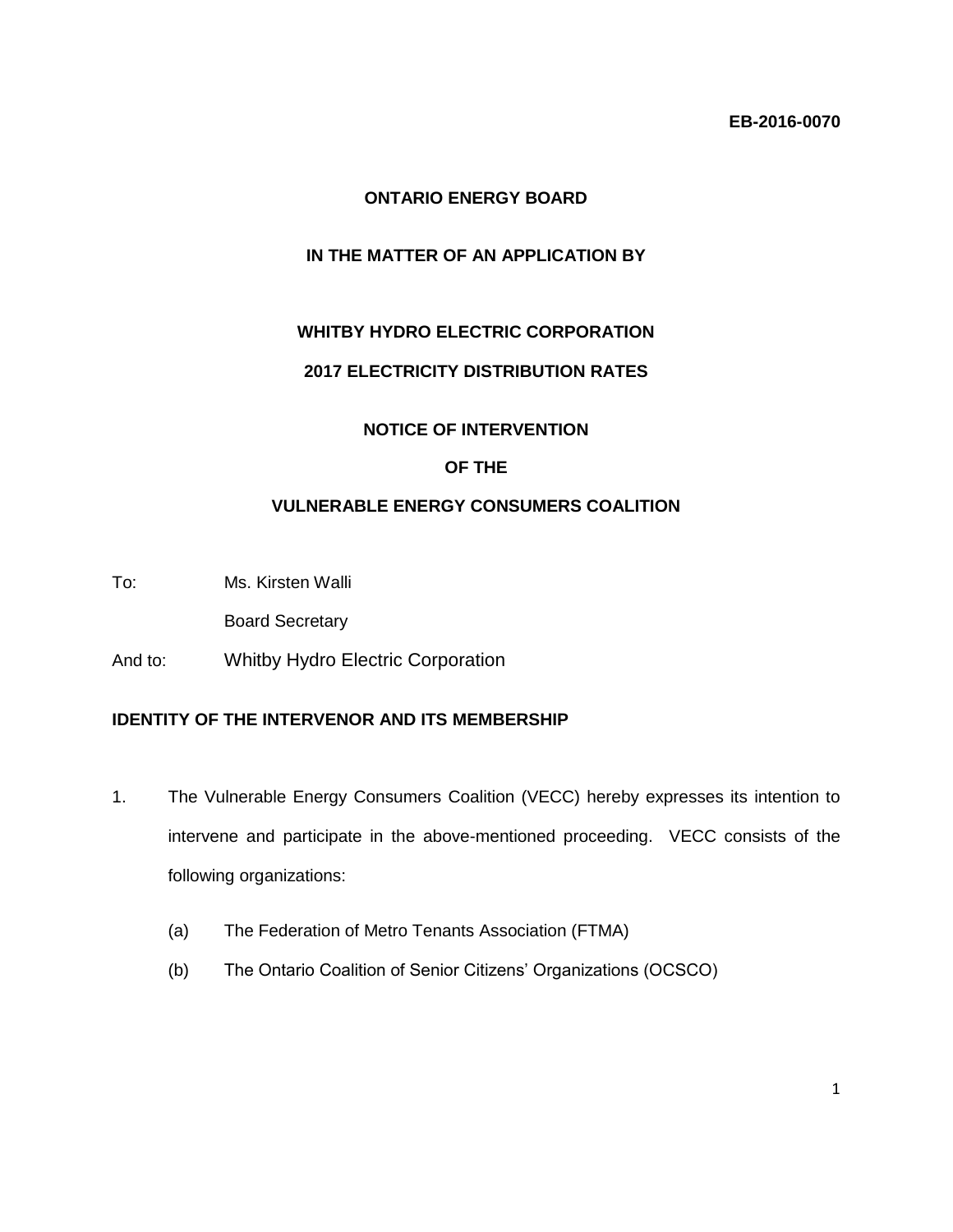2. The Federation of the Metro Tenants Association (the "FTMA") is a non-profit corporation composed of over ninety-two affiliated tenants associations, individual tenants, housing organizations, and members of non-profit housing co-ops. In addition to encouraging the organization of tenants and the promotion of decent and affordable housing, the Federation provides general information, advice, and assistance to tenants. The address is:

> 500-27 Carlton Street Toronto, ON M5B 1L2

3. The Ontario Coalition of Senior Citizens' Organizations ("OCSCO") is a coalition of over 160 senior groups as well as individual members across Ontario. OCSCO represents the concerns of over 500,000 senior citizens through its group and individual members. OCSCO's mission is to improve the quality of life for Ontario's seniors. OCSCO's address is:

> 333 Wilson Avenue, Suite 406 Toronto, ON M3H 1T2

4. The coalition of the FMTA and OCSCO under the name VECC has the specific mandate of intervening in proceedings to advocate on behalf of the interests of Ontario's vulnerable consumers with respect to energy issues, primarily through intervention in regulatory proceedings at the Ontario Energy Board.

Although the organization is not itself a member of VECC, the Public Interest Advocacy Centre (PIAC) in Ottawa assists in the representation of the interests of vulnerable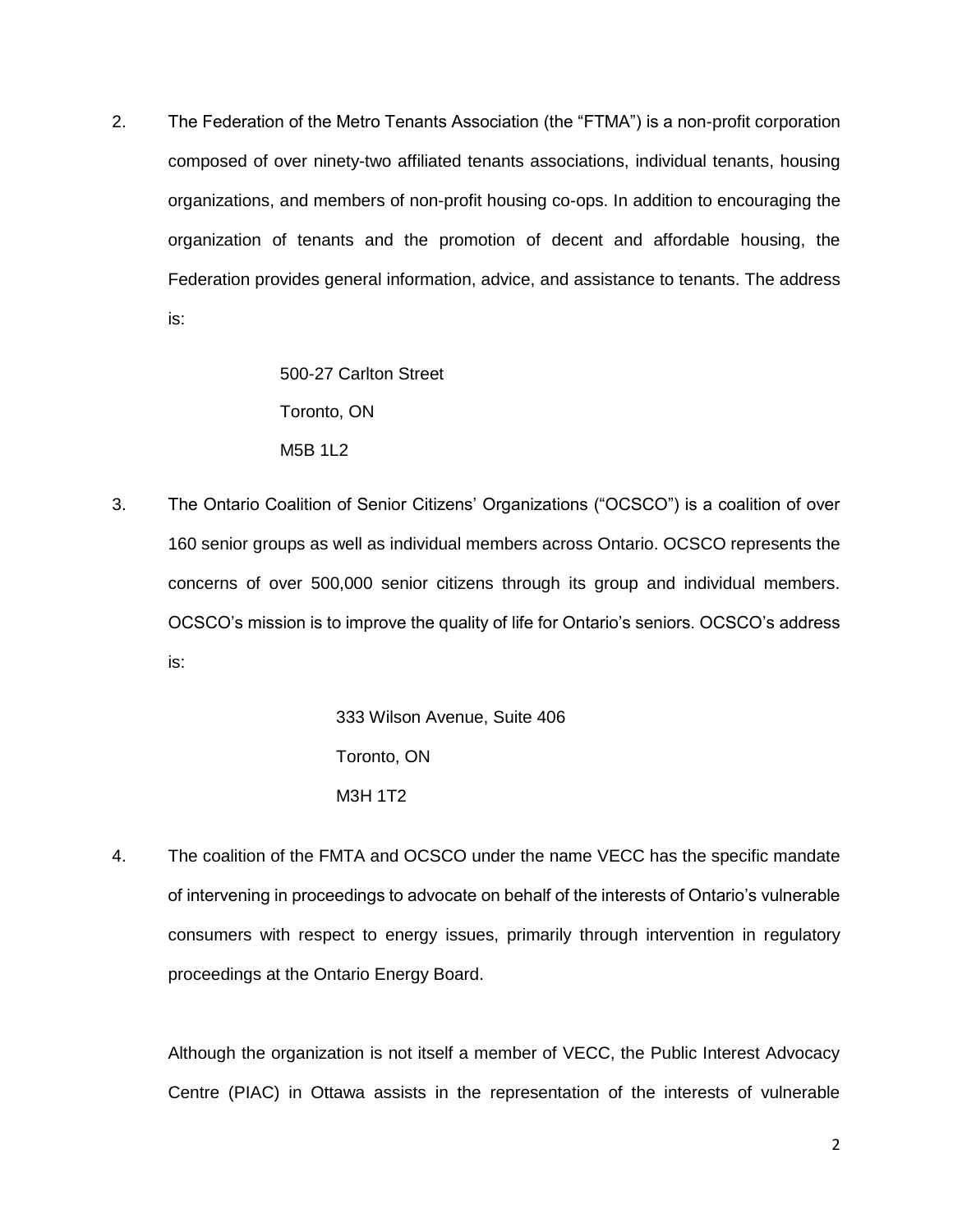consumers by ensuring the availability of competent representation and consultant support to the VECC participation.

# **INDIVIDUALS AUTHORIZED TO REPRESENT VECC IN THIS PROCEEDING**

5. The name and address of the agent authorized to receive documents on behalf of VECC

is:

Mr. Michael Janigan Counsel Public Interest Advocacy Centre 31 Hillsdale Avenue, East Toronto, ON M4S 1T4 416-840-3907 [mjanigan@piac.ca](mailto:mjanigan@piac.ca)

6. VECC would request that all correspondence and documentation also be electronically copied to VECC's consultants:

> Shelley Grice, P. Eng. (project manager) Econalysis Consulting Services 34 King Street East, Suite 630 Toronto, Ontario M5C 2X8 (647) 408-4501 (office) (647) 880-9942 (cell) (416) 348-0641 (fax) [shelley.grice@rogers.com](mailto:shelley.grice@rogers.com)

To mitigate costs VECC requests only electronic copies of the materials. VECC may request paper copies of some or all of the materials should this become necessary. VECC requests electronic copies of the application and any additional supporting materials are sent to Mr. Janigan and Ms. Grice at their respective e-mail addresses.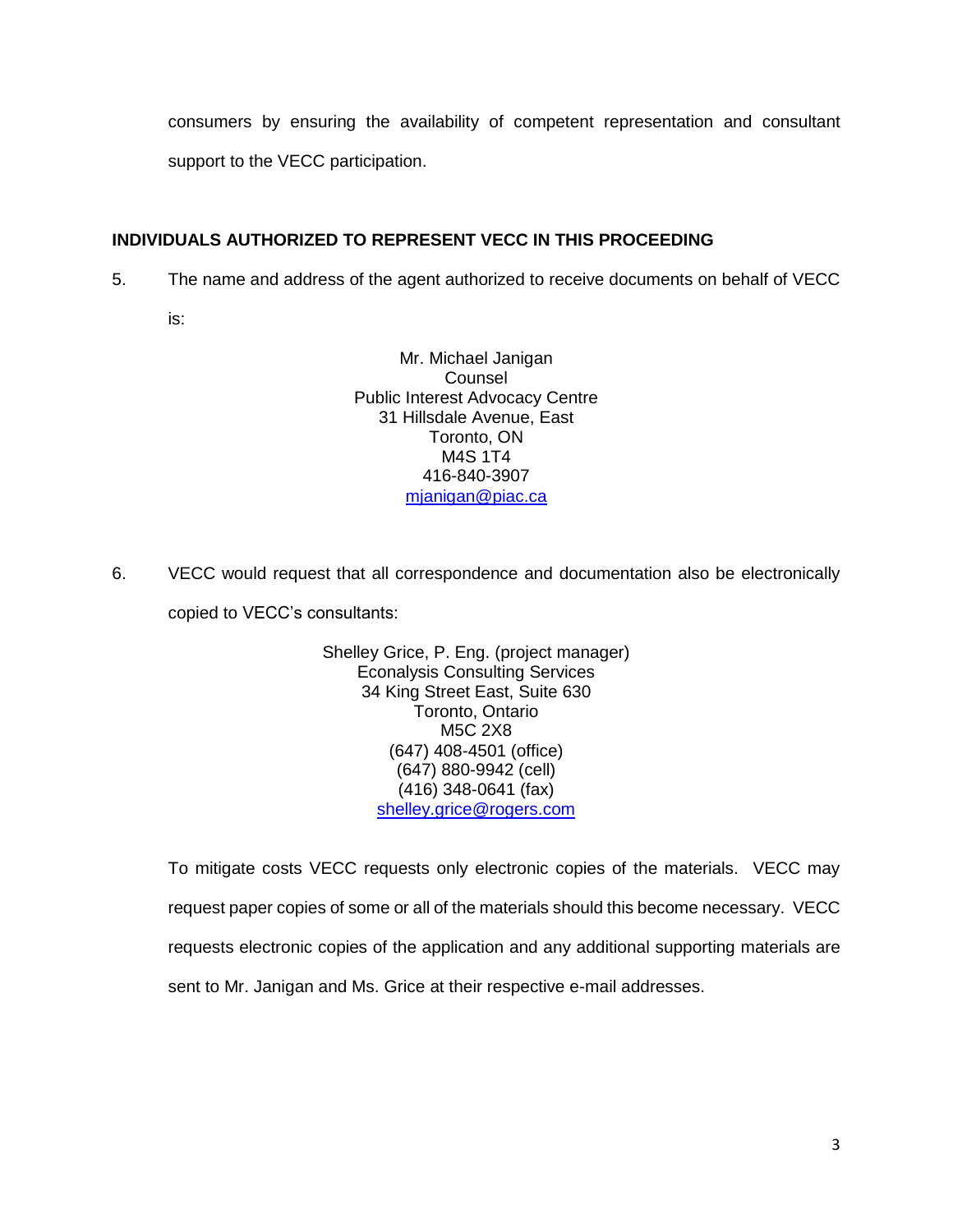#### **GROUNDS FOR THE INTERVENTION**

7. The Applicant is seeking to increase the rates to customers represented by, or of similar interests, to those represented by VECC and by the associations affiliated with VECC. VECC is especially concerned with the ability of low income consumers to meet energy costs which on an annual basis continually exceed the rate of inflation.

#### **INTERESTS OF THE INTEVENOR**

- 8. VECC's interests in the application relate to Whitby Hydro's proposed clearance of the balance in deferral account 1576 as a refund to customers.
- 9. VECC has previously been approved as an intervenor in proceedings related to Whitby Hydro Electric Corporation.
- 10. VECC is intervening in order to ensure that consumer interests and in particular the interests of the low-income and vulnerable users of electricity are fully represented in the determination of just and reasonable rates.

#### **INTENTION TO SEEK COST AWARDS**

11. VECC will be requesting an award of costs for its participation in this proceeding and believes that, as a coalition representing the direct interests of consumers, it meets the eligibility criteria set out in the Ontario Energy Board's Rules of Practice and Procedure (Section 41) and its' Practice Direction on Cost Awards (Section 3.03).